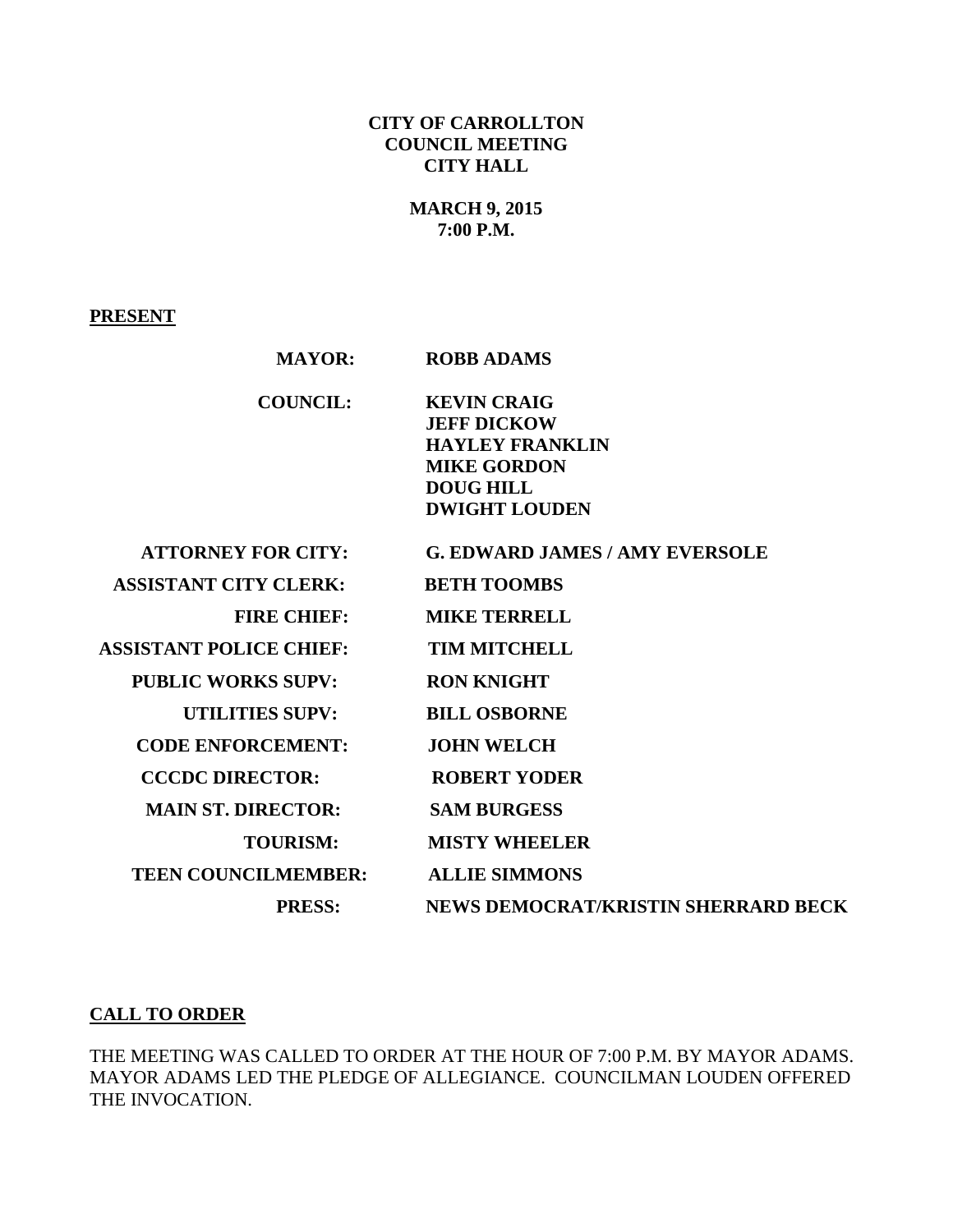### **RECOGNITION OF GUESTS**

LUANNE SIMMONS RON DICKOW

WESLEY MCDONALD & KYLE STEWART, NEW POLICE OFFICERS, WERE INTRODUCED BY ASSISTANT CHIEF TIM MITCHELL. THEY LEAVE SUNDAY FOR 22 WEEKS OF TRAINING AT THE POLICE ACADEMY IN RICHMOND.

#### **APPROVAL OF MINUTES: REGULAR MEETING: 2/24/2015**

## **THE MOTION WAS MADE BY COUNCILMAN GORDON AND SECONDED BY COUNCILMAN DICKOW AND DULY CARRIED TO ACCEPT THE MINUTES AS PRESENTED FOR THE REGULAR MEETING OF 2/24/15.**

**AYES 6 NAYS 0**

### **2ND READING ORDINANCE #2015-03: AN ORDINANCE CREATING ELECTRICAL INSPECTION FEES**

ATTORNEY FOR THE CITY, ED JAMES, READ THE ORDINANCE.

### **THE MOTION WAS MADE BY COUNCILMAN CRAIG AND SECONDED BY COUNCILMAN LOUDEN AND DULY CARRIED TO APPROVE ORDINANCE #2015-03: AN ORDINANCE CREATING ELECTRICAL INSPECTION FEES.**

**AYES 6 NAYS 0**

**NEW BUSINESS**

## **A. APPROVAL OF TRANSFER OF CAPITAL ACCOUNTS FROM KLC INVESTMENT POOL/FIFTH THIRD BANK**

## **RESOLUTION #2015-04: AUTHORIZING TRANSFER OF FUNDS TO CARROLLTON FEDERAL BANK**

ATTORNEY FOR THE CITY, ED JAMES, READ THE RESOLUTION.

### **THE MOTION WAS MADE BY COUNCILMAN DICKOW AND SECONDED BY COUNCILMAN GORDON AND DULY CARRIED TO APPROVE THE RESOLUTION #2015-04: AUTHORIZING TRANSFER OF FUNDS TO CARROLLTON FEDERAL BANK.**

**AYES 6 NAYS 0**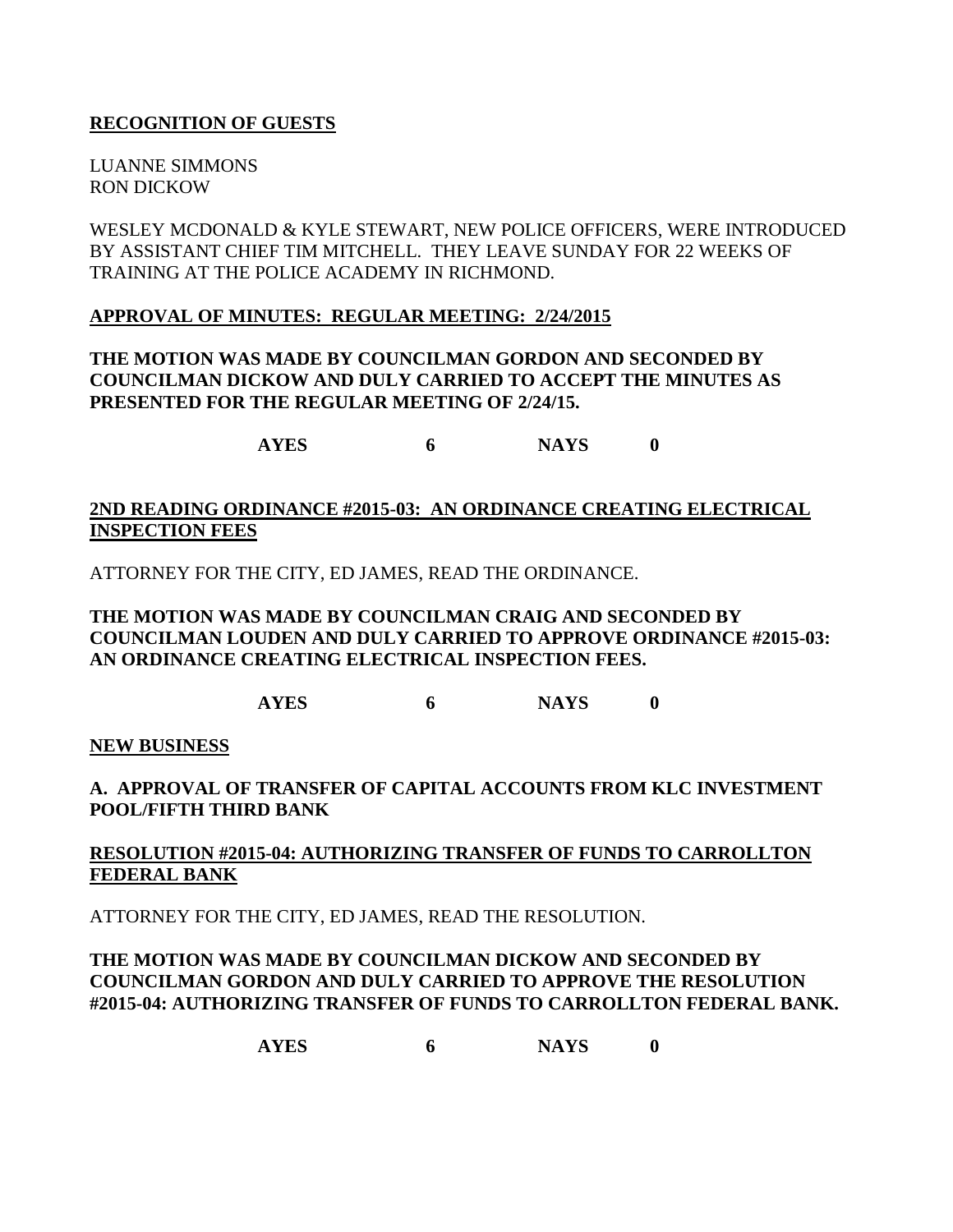#### **DEPARTMENT REPORTS:**

**A. TEEN COUNCIL -** ALLIE SIMMONS SAID THAT STATE STLP COMPETITION IS MARCH 26. HER GROUP WILL BE COMPETING. COLLEGE/CAREER READY DAY IS THIS FRIDAY AT 8 A.M. IN THE CCHS GYM. JUNIORS TOOK THE ACT LAST TUESDAY.

**B**. **PUBLIC WORKS** – RON KNIGHT REPORTED THAT THE RIVER WAS SUPPOSED TO CREST AT 49' AT 2 P.M. ON MONDAY. COUNCIL MEMBERS CRAIG, GORDON, AND LOUDEN COMMENDED HIS DEPARTMENT FOR DOING A GREAT JOB ON SNOW REMOVAL. HE SAID THEY STILL HAVE SALT LEFT.

**C. UTILITIES –** BILL OSBORNE REPORTED THAT THEY SET A RECORD FOR GAS USAGE IN FEBRUARY, DUE TO THE COLD TEMPERATURES. THERE ARE A FEW PROJECTS ON HWY 42 RELOCATING UTILITIES. BIDS WERE OPENED TODAY FOR THE FOCUS PROJECT.

**D. CCCDC** – BOB YODER REPORTED THAT THE WORK READY COMMUNITY APPLICATION HAS BEEN SENT TO THE STATE. HE ASKED COUNCIL IF THERE WERE ANY OBJECTIONS FOR HIM TO CONTINUE WORKING ON THE RECREATIONAL TRAILS GRANT . GRANT IS 50/50, WITH \$ 150,000 BEING THE MAXIUMUM. THERE WERE NO OBJECTIONS YET.

**E. TOURISM –** MISTY WHEELER SAID SHE HAD RECENTLY BEEN TO THE INDIANAPOLIS BOAT, TRAVEL & SPORT SHOW. TOURISM HAS A NEW WEBSITE, "VISITCARROLLTONKY.NET" THAT THEY ARE BUILDING SINCE THEY LOST THE DOMAIN TO THEIR OLD SITE. SHE THANKED COUNCIL MEMBERS GORDON, CRAIG, FRANKLIN, AND LOUDEN FOR WELCOMING GUESTS AT THE MAIN STREET RECEPTION.

**F. POLICE DEPARTMENT –** TIM MITCHELL DISTRIBUTED THE DEPARTMENT'S ANNUAL REPORT. THE POLICE DEPARTMENT IS FULLY STAFFED. A DISPATCHER WILL BE HIRED IN THE FUTURE TO REPLACE THE VACANCY LEFT BY WESLEY MCDONALD TRANSFERRING TO THE POLICE DEPARTMENT.

**G. FIRE DEPARTMENT –** MIKE TERRELL SAID THERE HAVE BEEN NO MAJOR MAINTENANCE ISSUES WITH EQUIPMENT.

**H. CODE ENFORCEMENT –** JOHN WELCH REPORTED THAT HE IS STILL WORKING ON SOME INSPECTIONS. COUNCILMAN CRAIG ASKED ABOUT A REPORT OF WHAT HE HAS BEEN WORKING ON, AS HE HASN'T SEEN ONE SINCE HE CAME BACK TO COUNCIL. MR. WELCH SAID HE WOULD HAVE THAT FOR THEM AGAIN.

**I. CLERK-TREASURER –** BETH TOOMBS REMINDED EVERYONE OF THE BUDGET WORK SESSIONS ON TUESDAY AND WEDNESDAY.

**J. MAIN STREET –** SAM BURGESS THANKED THOSE THAT ATTENDED THE MAIN STREET RECEPTION. MARCH 14TH IS LUCK OF THE POT AT PARTICIPATING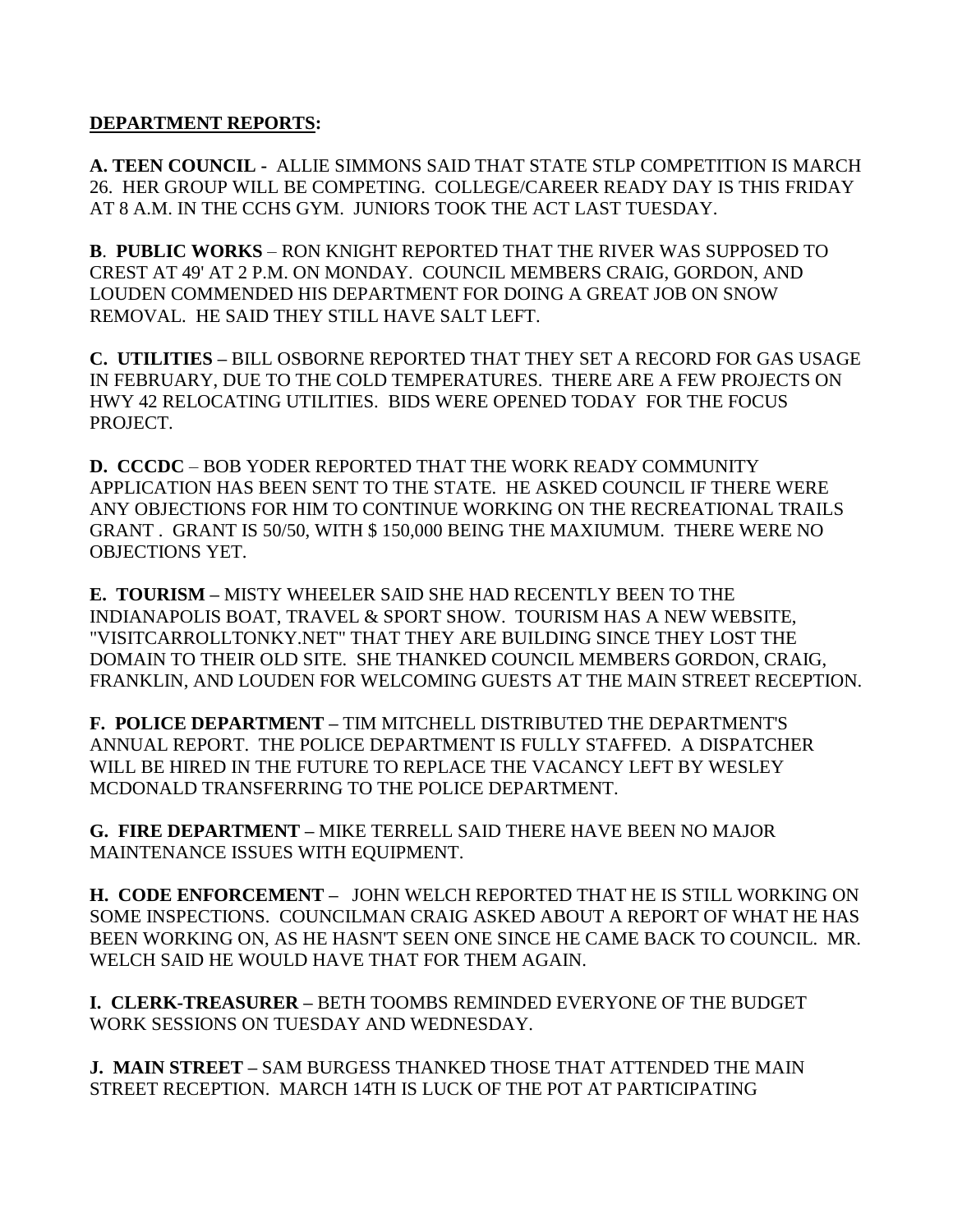MERCHANTS. EASTER ON THE SQUARE WILL BE SATURDAY, APRIL 4, BEGINNING AT NOON. MR. BURGESS ENCOURAGED COUNCIL TO LOOK AT THE CONDITION OF THE SIDEWALKS BETWEEN THE CORNER OF 5TH STREET AND DOWN ON MAIN RESTAURANT.

## **MAYOR'S REPORTS**

A. THERE IS AN OPENING ON THE BOARD OF ADJUSTMENTS COMMISSION. MAYOR ADAMS RECOMMENDED TO COUNCIL THAT BART NOFFSINGER BE APPOINTED TO FILL THE VACANT POSITION DUE TO THE DEATH OF CHARLES FRENCH.

#### **THE MOTION WAS MADE BY COUNCILMAN CRAIG AND SECONDED BY COUNCILMAN GORDON AND DULY CARRIED TO APPROVE THE APPOINTMENT OF BART NOFFSINGER TO THE BOARD OF ADJUSTMENTS WITH HIS TERM EXPIRING 12/31/2017.**

**AYES 6 NAYS 0**

## **EXECUTIVE SESSION: PER KRS 61.810(1)(b): PROPERTY ACQUISTION**

**THE MOTION WAS MADE BY COUNCILMAN LOUDEN AND SECONDED BY COUNCILMAN DICKOW AND DULY CARRIED TO GO INTO EXECUTIVE SESSION FOR THE PURPOSE OF PROPERTY ACQUISITION AT THE HOUR OF 7:31 P.M.**

**AYES 6 NAYS 0**

**THE MOTION WAS MADE BY COUNCILMAN LOUDEN AND SECONDED BY COUNCILMAN GORDON AND DULY CARRIED TO RETURN FROM EXECUTIVE SESSION AT THE HOUR OF 7:58 P.M.**

**AYES 6 NAYS 0**

NO ACTION WAS TAKEN.

## **APPROVAL OF FINANCIAL REPORT**

**THE MOTION WAS MADE BY COUNCILMAN GORDON AND SECONDED BY COUNCILWOMAN FRANKLIN AND DULY CARRIED TO APPROVE THE FINANCIAL REPORT.**

**AYES 6 NAYS 0**